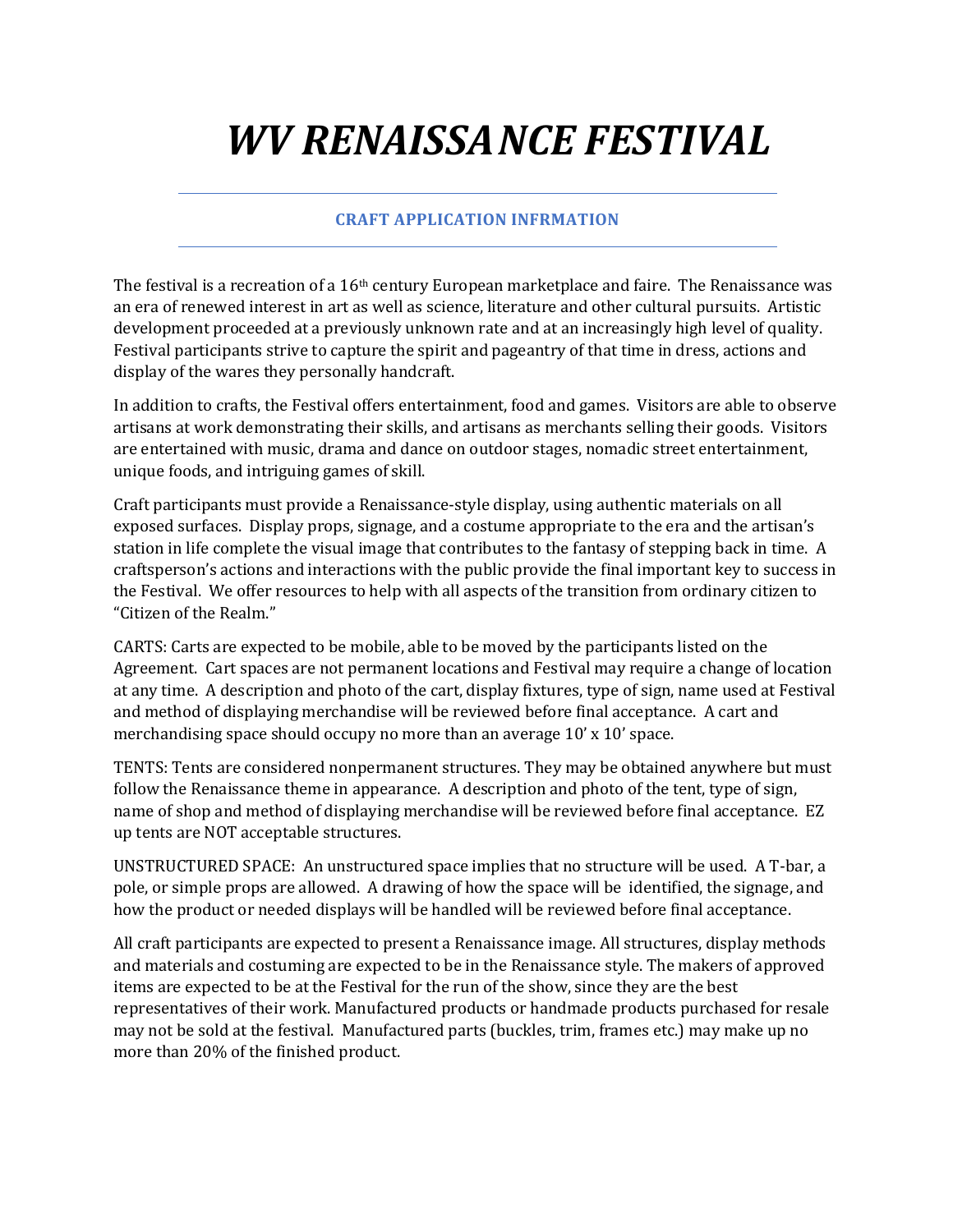## **WEST VIRGINIA** RENAISSANCE FESTIVAL **ARTISAN APPLICATION**

FESTIVAL DATES WILL BE June 4-5, 11-12,18-19, 25-262022

| <b>BUSINESS</b>                                                                   |  |
|-----------------------------------------------------------------------------------|--|
|                                                                                   |  |
|                                                                                   |  |
|                                                                                   |  |
|                                                                                   |  |
|                                                                                   |  |
|                                                                                   |  |
|                                                                                   |  |
| APPLYING FOR TENT_______CART_________BOOTH SPACE_______DIMENSIONS:_______________ |  |
| NUMBER OF YEARS CRAFT WORK PART TIME INCOME FULL TIME INCOME                      |  |
| FORMAL TRAINING (DEGREES, CERTIFICATES, APPRENTICESHIPS)                          |  |
|                                                                                   |  |
| 2.                                                                                |  |
|                                                                                   |  |
| PARTICIPATION IN PREVIOUS JURIED SHOWS, THEMED EVENTS, GALLERIES/MUSEUMS          |  |
|                                                                                   |  |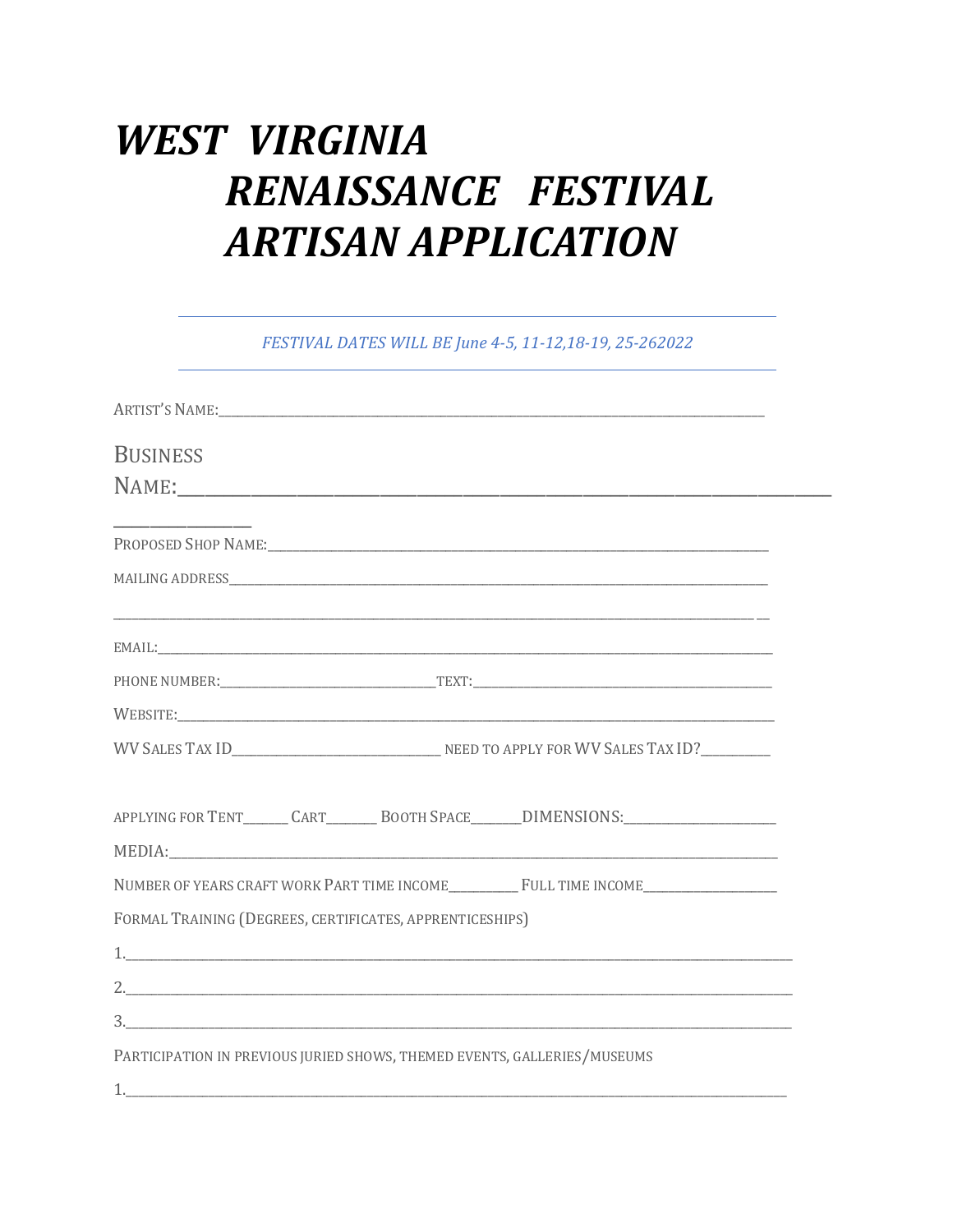| PLEASE LIST ALL YOUR PRODUCTS THAT YOU WISH TO HAVE CONSIDERED FOR APPROVAL:                                    |
|-----------------------------------------------------------------------------------------------------------------|
|                                                                                                                 |
|                                                                                                                 |
|                                                                                                                 |
|                                                                                                                 |
| 3.                                                                                                              |
|                                                                                                                 |
|                                                                                                                 |
|                                                                                                                 |
|                                                                                                                 |
|                                                                                                                 |
|                                                                                                                 |
| $\begin{array}{c} \hline \text{6.} \end{array}$                                                                 |
|                                                                                                                 |
|                                                                                                                 |
|                                                                                                                 |
|                                                                                                                 |
|                                                                                                                 |
| 9.                                                                                                              |
|                                                                                                                 |
| 10.                                                                                                             |
|                                                                                                                 |
| PLEASE ATTACH PHOTOS OF ALL ITEMS SUBMITTED FOR CONSIDERATION (EMAIL OR TEXT ACCEPTABLE MEANS OF<br>SUBMISSION) |
| I CERTIFY THAT ALL ITEMS TO BE OFFERED FOR SALE AT THE WV RENAISSANCE FESTIVAL ARE ENTIRELY                     |
| HANDCRAFTED BY THE APPLICANT, EXCEPT AS SPECIFICALLY NOTED:                                                     |
| SIGNATURE:                                                                                                      |

RETURN TO WV RENAISSANCE FESTIVAL 23439MIDLAND TRL E, LEWISBURG, WV 24901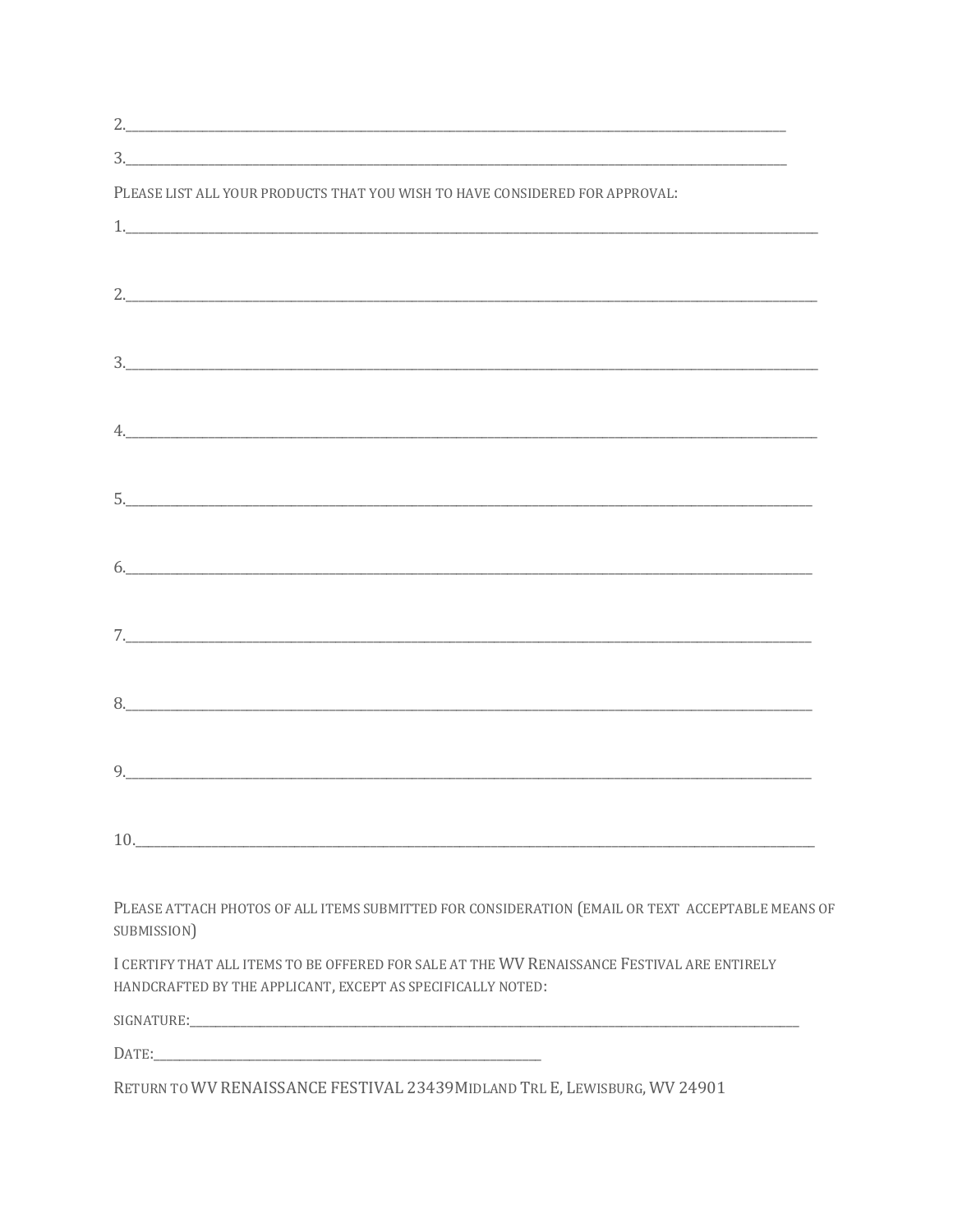## **SERVICE DESCRIPTION**

All service to be offered at the WV Renaissance Festival must be provided solely by the applicant.

Please include service to be provided, media, materials used, techniques and price *range.*

Face and Body Painters: Please list brands of paints used. Include pics of designs.

*Readers: please specify the type of reading to be offered (tarot, palm etc.) and the length and cost of the reading. Send a recording of a typical reading or make arrangements for a private reader's jury.*

|                                                                            | I certify that all services offered at the WV Renaissance Festival will be provided solely by me. |
|----------------------------------------------------------------------------|---------------------------------------------------------------------------------------------------|
|                                                                            |                                                                                                   |
| Return to WV Renaissance Festival 23439 Midland Trl E, Lewisburg, WV 24901 |                                                                                                   |